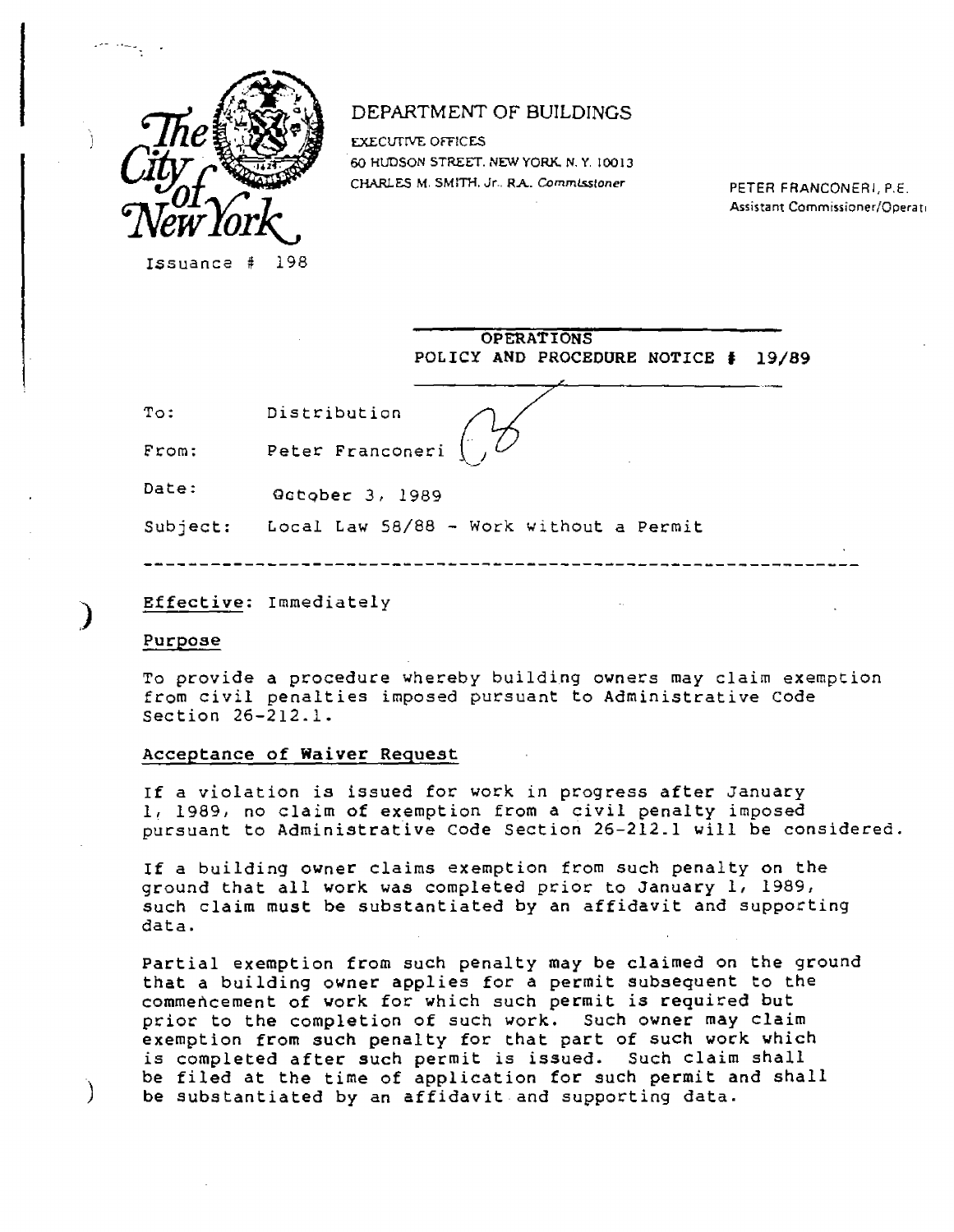## Burden of Proof

-)

**このことは、その中に、このようなのでは、そのことには、そのこのから、そのこのから、そのことになっていく。 こうしょう** 

しょうきょう こうほう きょうかん アーバー

the state of the first party of the state of

j

The burden of proof is on the owner claiming such exemption. **Supporting data shall consist of one or more of the following:** 

- **1. dated receipt or cancelled check showing payment**  for work completed or materials delivered;
- **2. signed contract specifying dates by which work**  is to be completed;
- 3. affidavits from contractors or building **supply**  warehouses concerning the subject illegal work;
- 4. written estimates proposed by contractors prior to commencement of the subject illegal work;
- 5. dated photographs of the subject property;
- 6. proof of compliance with Workers' Compensation Law insurance requirements;
- 7. a survey of the subject property made prior to January 1, 1989
- 8. any other documents deemed acceptable by the Commissioner.

While no one of the above-listed documents will be deemed dispositive, appropriate weight will be accorded to the application in its entirety, taking into account the particular facts and circumstances on a case-by-case basis.

In addition to the above-mentioned procedure, the Department may grant waivers from civil penalties imposed pursuant to Administrative Code Section 26-212.1 on a case-by-case basis under certain unique circumstances. Examples of cases where such waivers would be granted include **the following:** 

- A. If emergency work is performed to secure a site, **replace**  a boiler or any **other** emergency work and an application for such work is filed with the department within one (1) business day after initiation of such work.
- **B. If the owner** of the premises is the City of New York.
- C. If a work without permit violation was issued for work on floor A and a permit is now being requested for floor B, where floors A and B are owned (leased) by different parties.